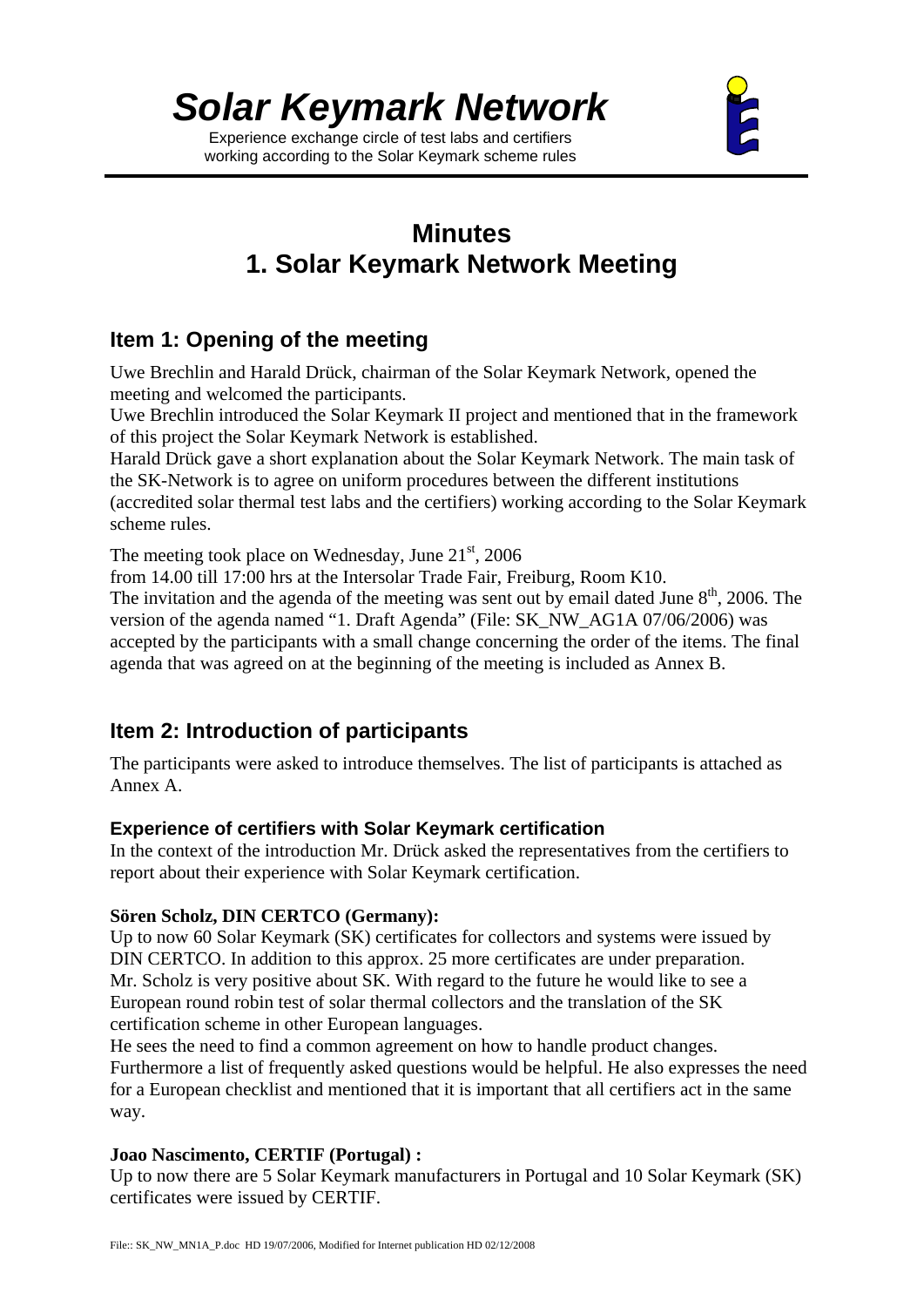#### **Giorgos Panaras as representative for ELOT (Greece):**

Up to now 3 SK certificates were issued by ELOT. There only exists one national test lab in Greece that is Demokritos.

He mentioned that ELOT is very positive to the Solar Keymark and that there is a national certification scheme in combination with Solar Keymark certification available. Furthermore he mentioned that at the next meeting of the Solar Keymark Network a representative from ELOT will participate.

#### **Dominique Caccavelli for CSTB (France):**

He mentioned that CSTB has their own certification scheme named CSTbat. In 2005 the number of 85 certificates were issued for CSTbat.

CSTB is interested in Solar Keymark certification and wishes to issue also the Solar Keymark certificates in the future.

#### **Peter Kovacs not officially representing SP-certification (Sweden):**

He mentioned that SP is empowered to issue SK certificates, but up to now no SK certificates were issued by SP. At the moment SP is considering if they should apply for a new empowerment on the basis of the new version of the European standards (EN 12975 and EN 12976)

#### **Vinood Shama from ENEA (Italy):**

He mentioned that an institution named ICIM in Italy is thinking about to apply for an empowerment to issue Solar Keymark certificates. Note: ENEA is no certification body.

### **Item 3: Presentation of the Solar Keymark II Project**

A short presentation about the Solar Keymark II project is given by Jan Erik Nielsen. The presentation is included as Annex C. For further information see: www.solarkeymark.org

### **Item 4: Solar Keymark and CE-Mark**

At the last CEN TC 312 meeting at the Canary Islands it was decided to go for CE-Marking for solar collectors provided that several conditions are fulfilled (Resolution 3, CEN/TC312- Gran Canaria, Spain, 2006-04-03 & 04).

Jan Erik Nielsen gave a short presentation about the relation between Solar Keymark and CE marking (see Annex D).

He also presented an indicative time frame for establishing CE-marking and estimated that it will take approximately 7 years until CE-marking of solar thermal collectors on the basis of the Construction Product Directive (CPD) will be obliged.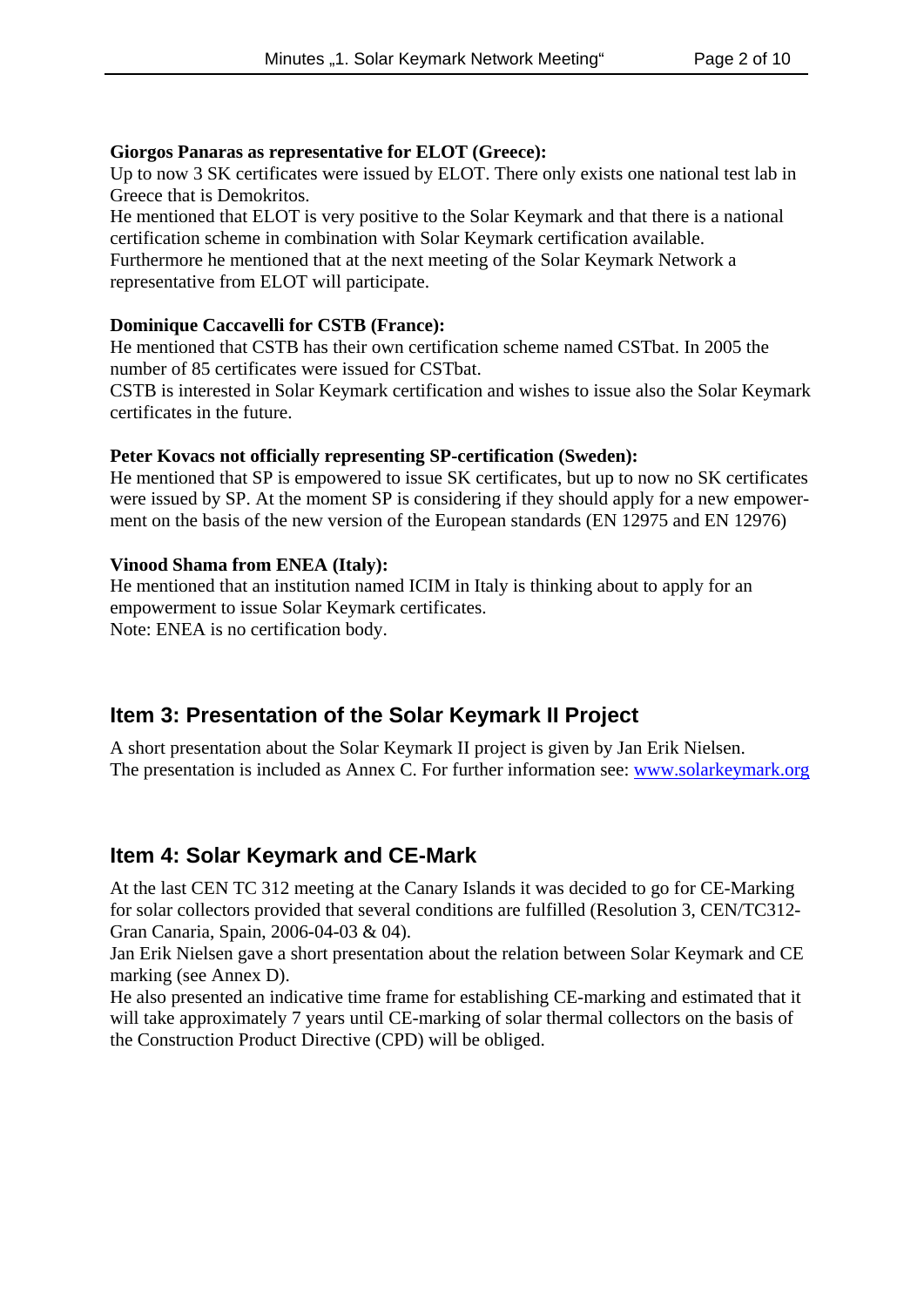#### **Item 5: Test reference years**

With regard to the performance prediction according to EN 12976 it is essential that all labs use the same weather data. In order to ensure this, it was agreed on the following procedure:

#### **Calculation of check-sum figures:**

In order to identify the data set and to ensure that the same data are used check-sum figures have to be calculated (proposal from Peter Kovacs).

#### **The check-sum figures that have to be determined are:**

- maximum value
- minimum value
- sum over the year.

For the calculation of these values the data should be imported in a spread sheet programme (e. g. EXCEL) and the values should be determined without using any interpolation algorithms (e. g. for calculation of an annual sum: SUM(B1:B8760)

#### **For the following quantities the check-sum figures mentioned above have to be calculated:**

- direct radiation (on  $45^{\circ}$  tilt angle) [W/m<sup>2</sup>]
- diffuse radiation (including ground reflection) on  $45^{\circ}$  tilt angle) [W/m<sup>2</sup>]
- ambient temperature [°C]
- wind speed (optional) [m/s]

#### **Weather data:**

It was agreed that with regard to the weather data for specific countries the persons listed below will act as a contact point. On request these persons shall supply weather data that are not protected with any copyright.

| Sweden:   | Ulrik Pettersson / Peter Kovacs (SP)                 |  |
|-----------|------------------------------------------------------|--|
| Germany:  | Harald Drück (ITW)                                   |  |
| Denmark:  | Jan Erik Nielsen (SolarKey)                          |  |
| Spain:    | Pilar Navarro Rivero (ITC)                           |  |
| Austria:  | Josef Buchinger (arsenal)                            |  |
| Greece:   | Emmanouil Mathioulakis, Giorgos Panaras (Demokritos) |  |
| Italy:    | Vinood Shama (ENEA)                                  |  |
| Poland:   | Marian Gryciuk (ECBREC)                              |  |
| Portugal: | Maria Carvalho (INETI)                               |  |
| France:   | Dominique Caccavelli (CSTB)                          |  |
|           |                                                      |  |

**The data should be delivered as hourly values and including the following quantities:**

- direct radiation on 45 $^{\circ}$  tilt angle [W/m<sup>2</sup>]
- diffuse radiation (including ground reflection) on  $45^{\circ}$  tilt angle [W/m<sup>2</sup>]
- ambient temperature [°C]
- wind speed (optional) [m/s]
- **TO DO:** It was decided that these persons are responsible to send the check-sum figures (procedure for calculation of check-sum figures see above) for *their* weather data to Harald Drück (Email: drueck@itw.uni-stuttgart.de) until the end of August 2006.

Furthermore it was agreed that during the revision of the Solar Keymark scheme rules it should be stated in the revised version of the scheme rules that the check-sum figures of the weather used for the performance prediction shall be included in the test report.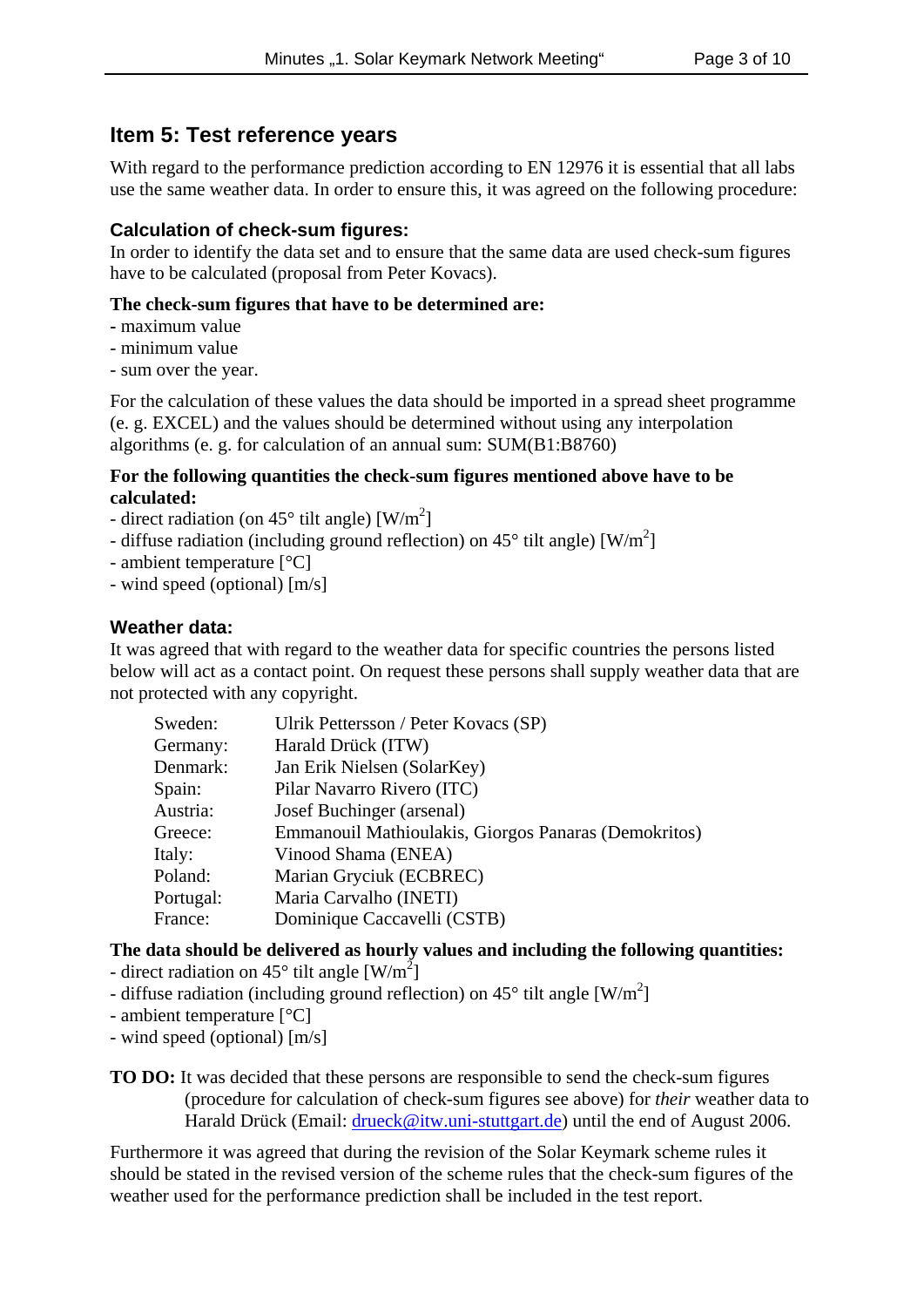### **Item 6: Revision of standards EN 12975, EN 12976 and ENV 12977**

The revised version of EN 12975 is already available and the revised version of EN 12976 will be available quite soon.

With regard to the revision Harald Drück asked the representatives for the test labs when they intent to perform tests according to the revised version of the standards. The following answers were given:

INETI already performs tests and issues test certificates according to the revised version.

- ENEA will in the coming month perform tests and issue test certificates according to the revised version
- ITC mentioned that within 2,5 months the corresponding national standards will be available. If this is the case, then tests will be performed and test certificates will be issued according to the revised version of the standards.

Demokritos: Tests according to the revised version will be carried out from September 06.

ISE: New acquisitions will be tested according to the revised version of the standards.

arsenal: New acquisitions will be tested according to the revised version of the standards.

#### **Consequences resulting from the revision of the standards:**

According to Jan Erik Nielsen CCB requires that the certifiers and the test labs have to renew their accreditation based on the revised version of the standards.

Resulting from this the test labs and certifiers are recommended to inform their accreditation body that the standards are revised and ask them about the consequences.

According to Sören Scholz the certifiers are obliged to inform their test labs about the revised version of the standards. The test labs have to get from the accreditation body within one year a confirmation that their accreditation is still valid. As a consequence of this, also Solar Keymark certificates issued on the basis of the old version of the standards are still valid.

#### **Decision – related to test results based on old / new (revised) standards**

The experts present are confident that test results (thermal performance and durability) to be obtained on the basis of the new version of EN 12975 and EN 12976 will not differ from results that would have been obtained on the basis of the old version, as the methodology and the test equipment are the same.

*This decision was taken unanimously*

#### **Decision – related to new accreditation certificates**

It was decided that in case a test lab gets a new accreditation certificate, this certificate should be electronically send to jen@solarkey.org *This decision was taken unanimously*

#### **Decision – related to collector power curve / collector efficiency curve**

In the revised version of the test standard for collectors (EN 12975) the collector performance is presented by means of a collector power curve.

In this context it was decided by the experts present to recommend that for collector performance tests that are carried out according to the revised version of the collector test standard EN 12975 the collector efficiency curve shall not be included in the test report (not even in an Annex).

*This decision was taken unanimously.*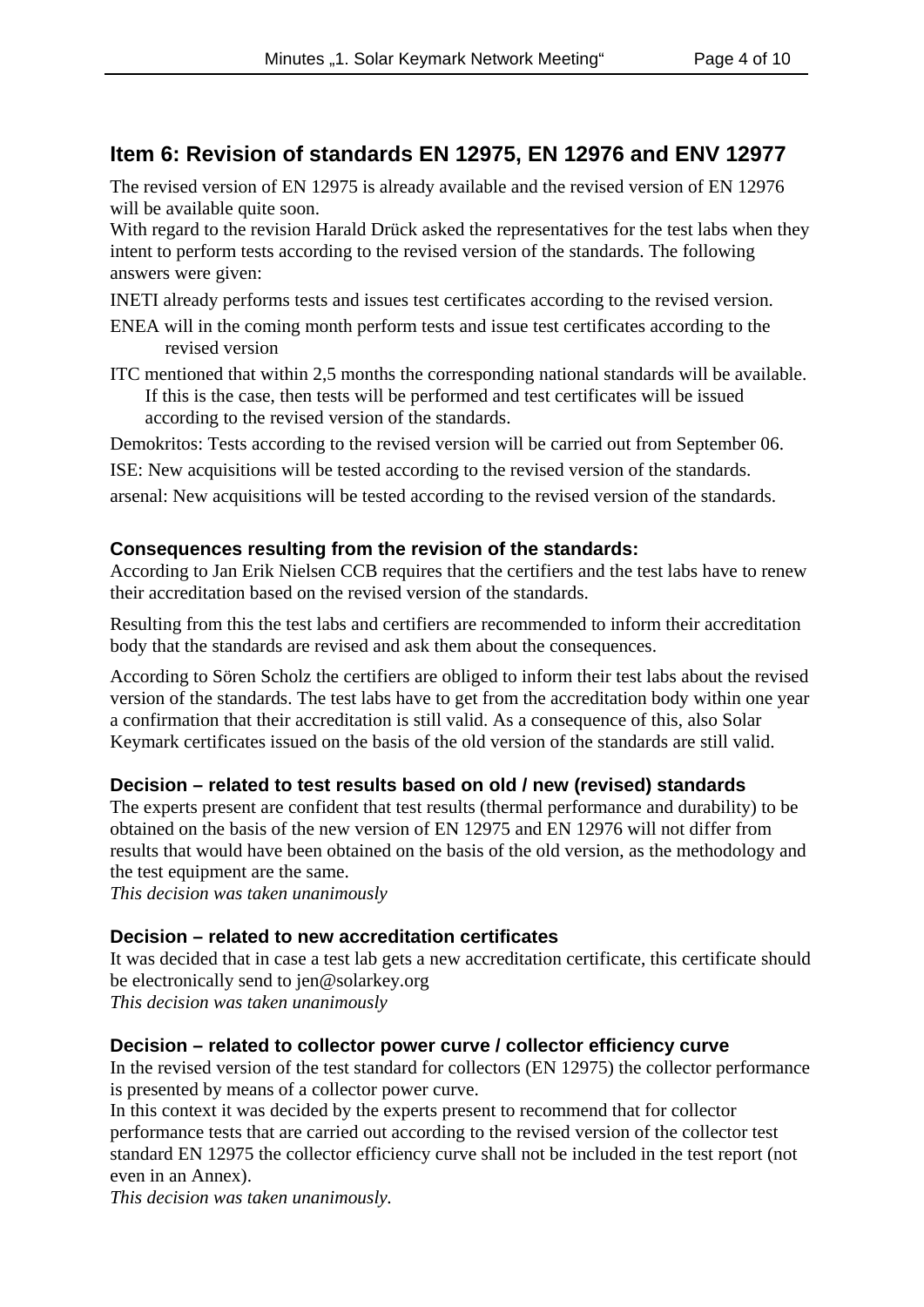#### **Item 7: Solar Keymark factory inspection check list**

The aim is to agree on a common check list.

**TO DO:** As a basis for this it was agreed that all certifiers send their factory inspection check list in English language to Mr. Stephan Fischer (Email: fischer@itw.uni-stuttgar.de).

Deadline. August  $31<sup>st</sup>$ , 2006.

In conjunction with the next Solar Keymark Network meeting a special session related to the elaboration of a common checklist will be foreseen.

#### **Item 8: Any other business**

Nothing reportable was discussed related to any other business

### **Item 9: Date and place of next meeting**

It was decided that the next meeting will take place in conjunction with the next Solar Keymark II Project meeting. In addition to the "core" Solar Keymark Network Meeting there will be a separate session related to the elaboration of a common check list for factory inspection.

Date for next Solar Keymark Network Meeting:

#### **Feb. 15th, 2007 from 14:00 hrs to 18:00 hrs at Paris**

Date for special "check list session":

#### **Feb. 16th, 2007 from 9:00 hrs to 12:00 hrs at Paris**

#### **Item 10: End of meeting**

Harald Drück thanked the participants for attending the meeting and for their constructive contributions. He closed the meeting at 17:20 hrs.

The minutes were prepared by Harald Drück (Chairman of the Solar Keymark Network) Stuttgart, July  $19<sup>th</sup>$ , 2006

**Contact address:** Harald Drück ITW, Stuttgart University Pfaffenwaldring 6 70550 Stuttgart, Germany Email: **drueck@itw.uni-stuttgart.de**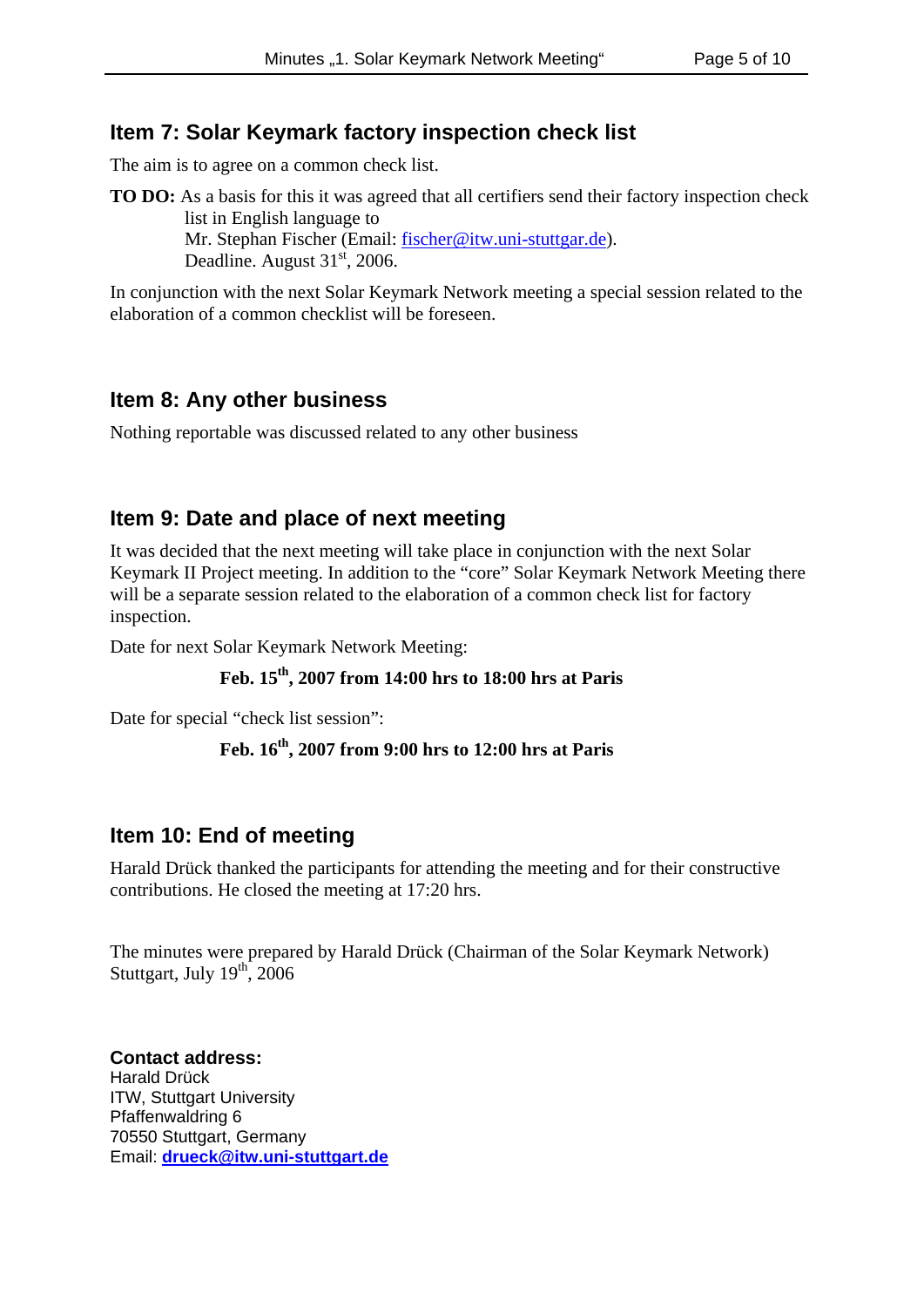# **Annex A: List of participants**

## **SOLAR KEYMARK NETWORK**

# 1<sup>ST</sup> MEETING, FREIBURG JUNE 21<sup>ST</sup> 2006

| <b>NAME</b>                 | <b>ORGANISATION</b>        |  |  |  |
|-----------------------------|----------------------------|--|--|--|
| Giorgos Panaras             | Demokritos / ELOT (Greece) |  |  |  |
| <b>Josef Buchinger</b>      | arsenal (Austria)          |  |  |  |
| <b>Marian Gryciuk</b>       | ECBREC/CLN (Poland)        |  |  |  |
| <b>Pilar Navarro Rivero</b> | ITC (Spain)                |  |  |  |
| <b>Peter Kovacs</b>         | SP (Sweden)                |  |  |  |
| Jan Erik Nielsen            | SolarKey (Denmark)         |  |  |  |
| <b>Harald Drück</b>         | <b>ITW</b> (Germany)       |  |  |  |
| Dominique Caccavelli        | CSTB (France)              |  |  |  |
| <b>David Matthews</b>       | ESTIF (Belgium)            |  |  |  |
| Maria Carvalho              | <b>INETI</b> (Portugal)    |  |  |  |
| Sören Scholz                | <b>DINCERTCO</b> (Germany) |  |  |  |
| Shama                       | ENEA (Italy)               |  |  |  |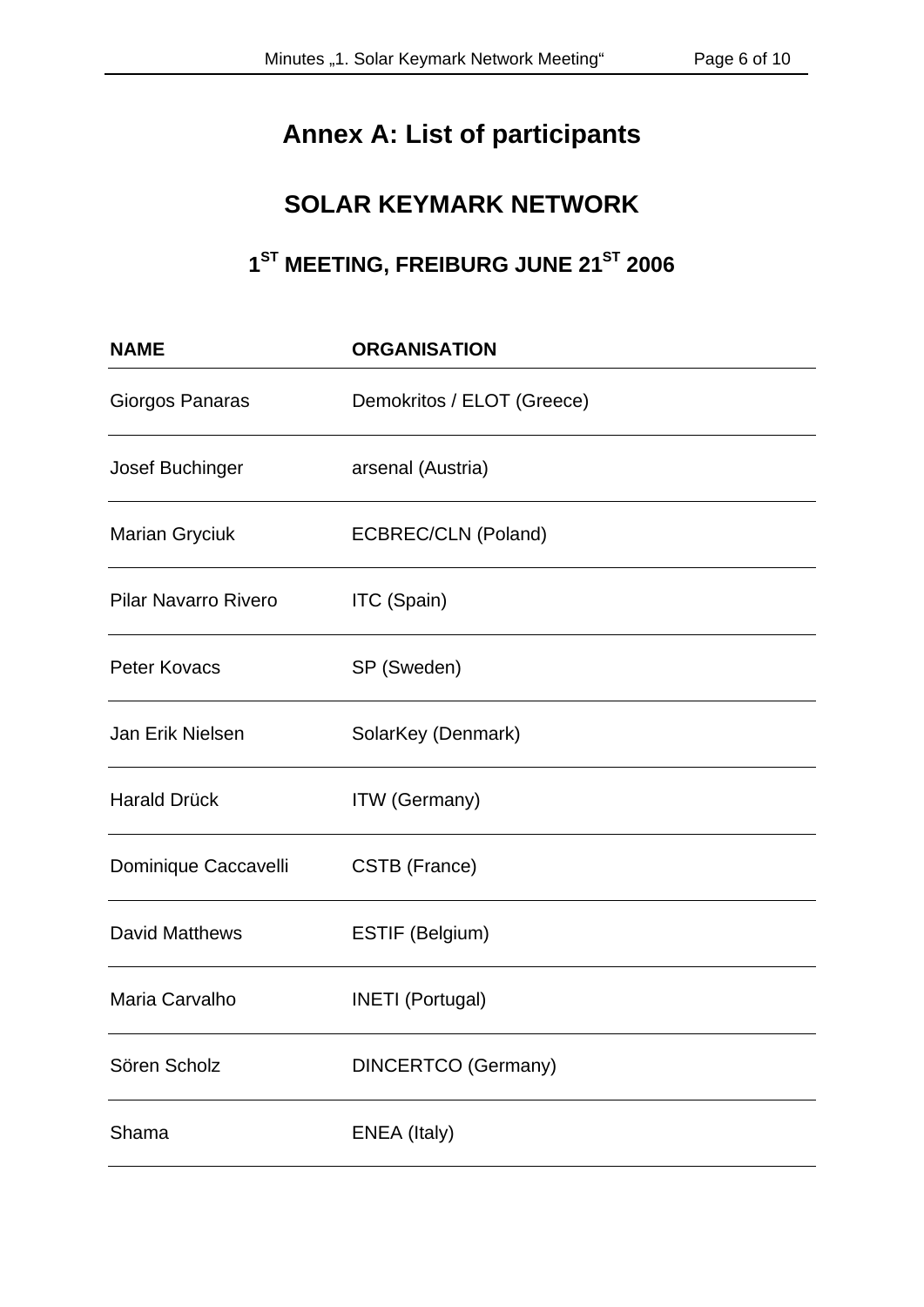| Joao Nascimento  | CERTIF (Portugal)        |
|------------------|--------------------------|
| Korbinian Kramer | Fraunhofer ISE (Germany) |
|                  |                          |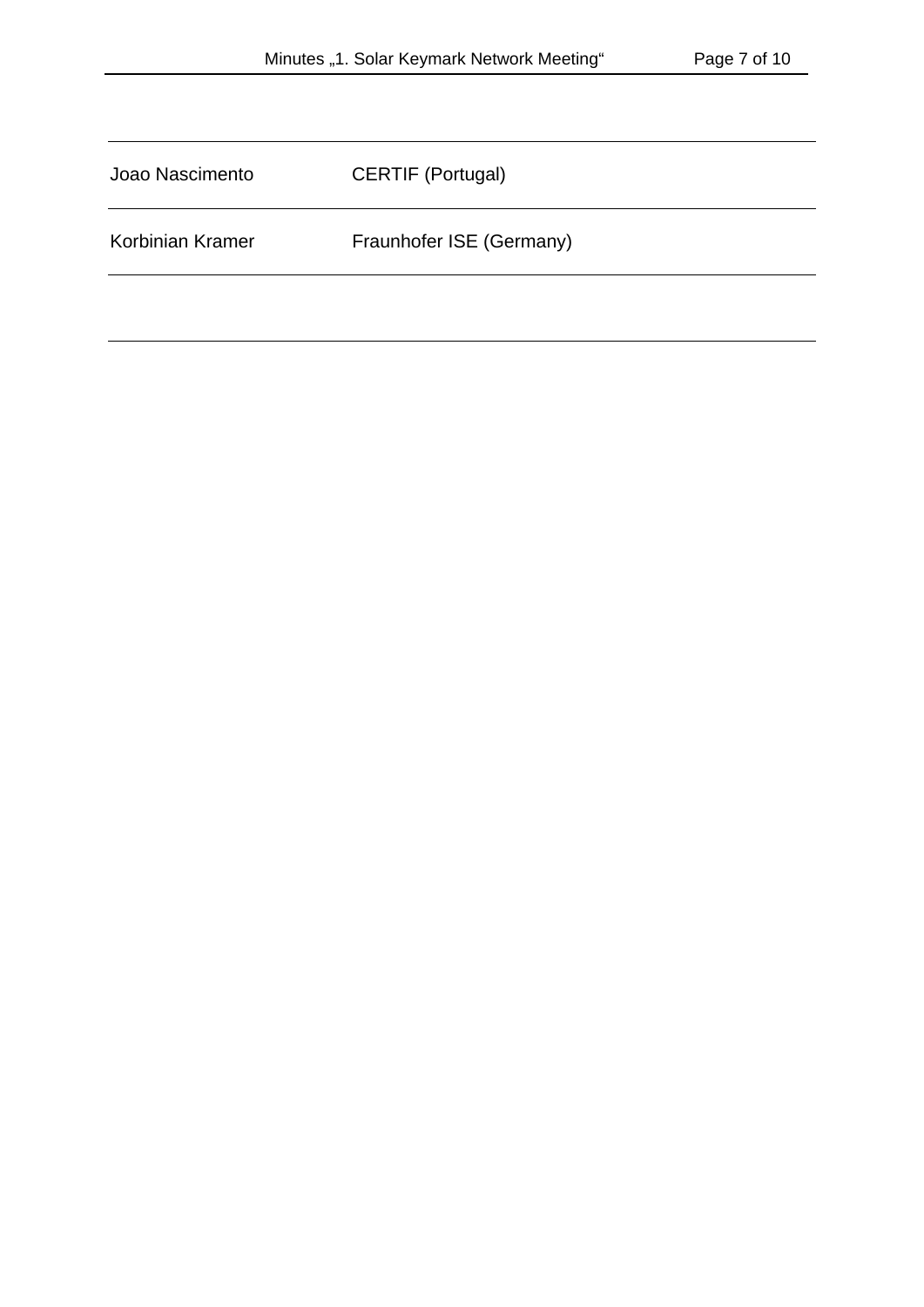## **Annex B: Final agenda**

# **Solar Keymark Network**



Experience exchange circle of test labs and certifiers working according to the Solar Keymark scheme rules

## 1. Solar Keymark Network Meeting Wednesday, June 21st, 2006 14.00-17:00 hrs Intersolar Trade Fair, Freiburg, Room K10

#### **Final Agenda**

| <b>Item</b>    | Content                                                                                                                                    |  |
|----------------|--------------------------------------------------------------------------------------------------------------------------------------------|--|
| 1              | Opening of the meeting<br>Harald Drück (ITW)                                                                                               |  |
| 2              | Introduction of participants<br>Short presentation of the Certifiers (including mentioning the accepted<br>solar test labs and inspectors) |  |
| 3              | Presentation of the Solar Keymark II Project<br>Jan Erik Nielsen, SolarKey Int., ESTIF consultant                                          |  |
| 4              | Solar Keymark and CE-mark                                                                                                                  |  |
| 5              | Test reference years for performance prediction acc. to EN 12976<br>How to ensure that all labs use the same data?                         |  |
| 6              | Revision of standards EN 12975, EN 12976 and ENV 12977 with<br>regard to the Solar Keymark                                                 |  |
| $\overline{7}$ | Solar Keymark factory inspection check list<br>Agreement on a common check list                                                            |  |
| 8              | Any other business                                                                                                                         |  |
| 9              | Date and place of next meeting                                                                                                             |  |
| 10             | End of meeting                                                                                                                             |  |

Information how to reach Intersolar can be found at: www.intersolar.de

#### **Contact adress:**

Harald Drück ITW, Stuttgart University Pfaffenwaldring 6 70550 Stuttgart, Germany Email: drueck@itw.uni-stuttgart.de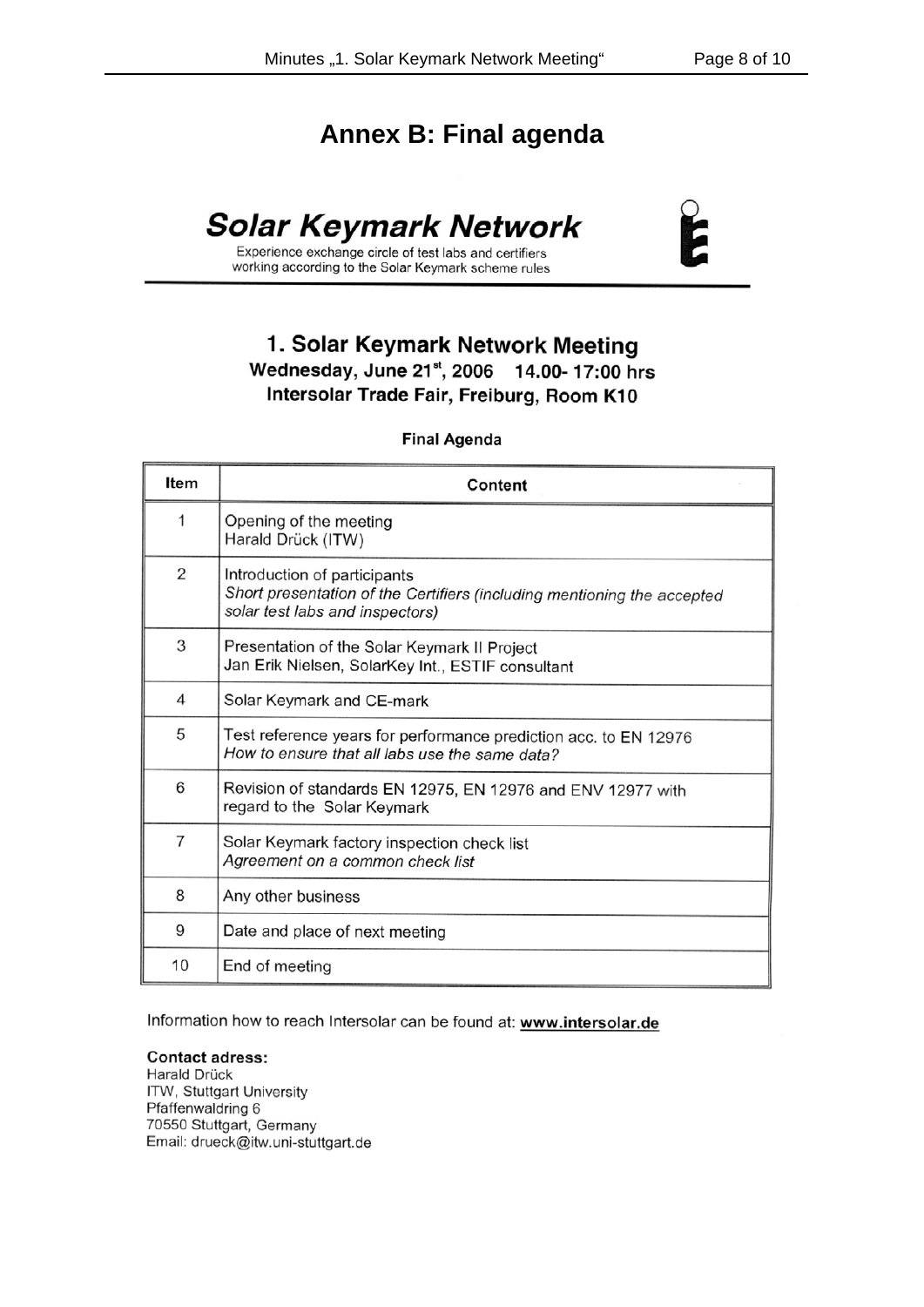# **Annex C: Presentation of Solar Keymark II project**

|                                    | Solar Keymark II - project overview<br>J.E. Nielsen, SolarKey Int.                                                                                                                                                                                |            | Solar Keymark II - project overview<br>J.E. Nielsen, SolarKey Int.                                                                                                                                                                                                                                                                                                                                                                                             |
|------------------------------------|---------------------------------------------------------------------------------------------------------------------------------------------------------------------------------------------------------------------------------------------------|------------|----------------------------------------------------------------------------------------------------------------------------------------------------------------------------------------------------------------------------------------------------------------------------------------------------------------------------------------------------------------------------------------------------------------------------------------------------------------|
| $\frac{2}{\text{Solar}}$<br>E<br>Ш | Main data:<br>Large open EU market for solar thermal products<br>Tittle:<br><b>SOLARKEYMARKII</b><br>Acronym:<br><b>Budget:</b><br>784,617€<br><b>EC-funding:</b><br>392,308 € (50%)<br>Project start:<br>1/1,2006<br>Prcject end:<br>31/12, 2007 | Solar<br>Ш | Okjective:<br>Overall:<br>Break down barriers to an open EU market for solar thermal quality<br>products<br>Increase the EU market for solar thermal quality products<br>Specific:<br>Promote Solar Keymark towards national authorities and industry<br>Acceptance in all national/regional incentive schemes and regulations<br>Updating Solar Keymark scheme rules /standards - flexibility<br>Implementing EPBD calculation standard (prEn 15316-4-3)<br>r |
| $0 \triangle$                      | SOLARKEYMARKII, 2nd meeting, Freiburg, June 2006                                                                                                                                                                                                  |            | SOLARKEYMARKII, 2nd meeting, Freiburg, June 2006                                                                                                                                                                                                                                                                                                                                                                                                               |